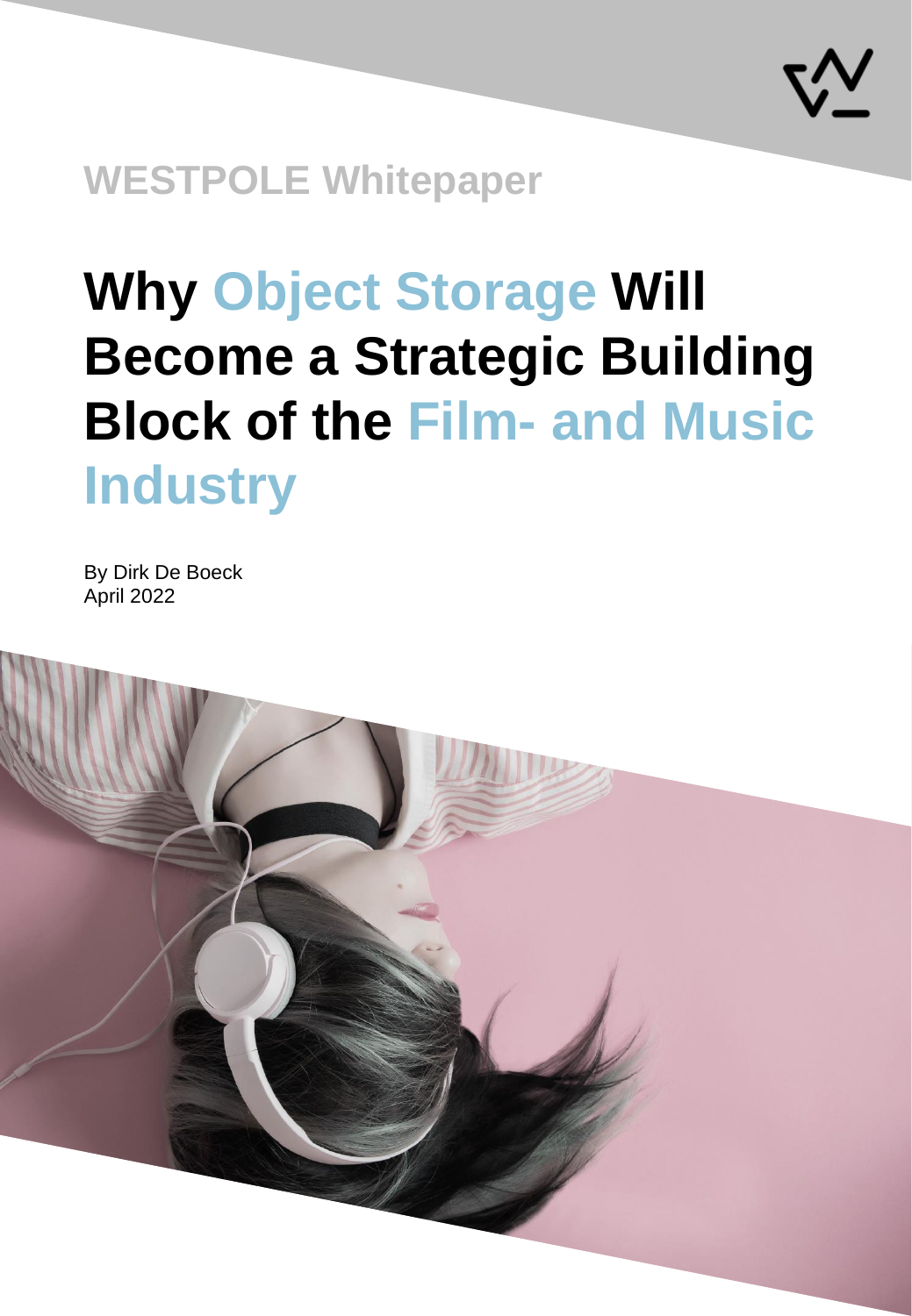

## **Say what? How many new releases per day?**

An average music fan wakes up on an average Saturday morning. She turns on her favorite music streaming app and wonders when the new album of her favorite artist will be released. After all, yesterday was a Friday, the day most artists release their new tracks on Spotify, Deezer, Tidal, Beatport, or any service for that matter. However, since the introduction of streaming music, release dates of new music have become a moving target. Traditional musicians still go for a Friday. But lesser gods who want to avoid their album being released on the same day as for example top chart breakers like Lady Gaga or Ed Sheeran will most likely opt for another day of the week.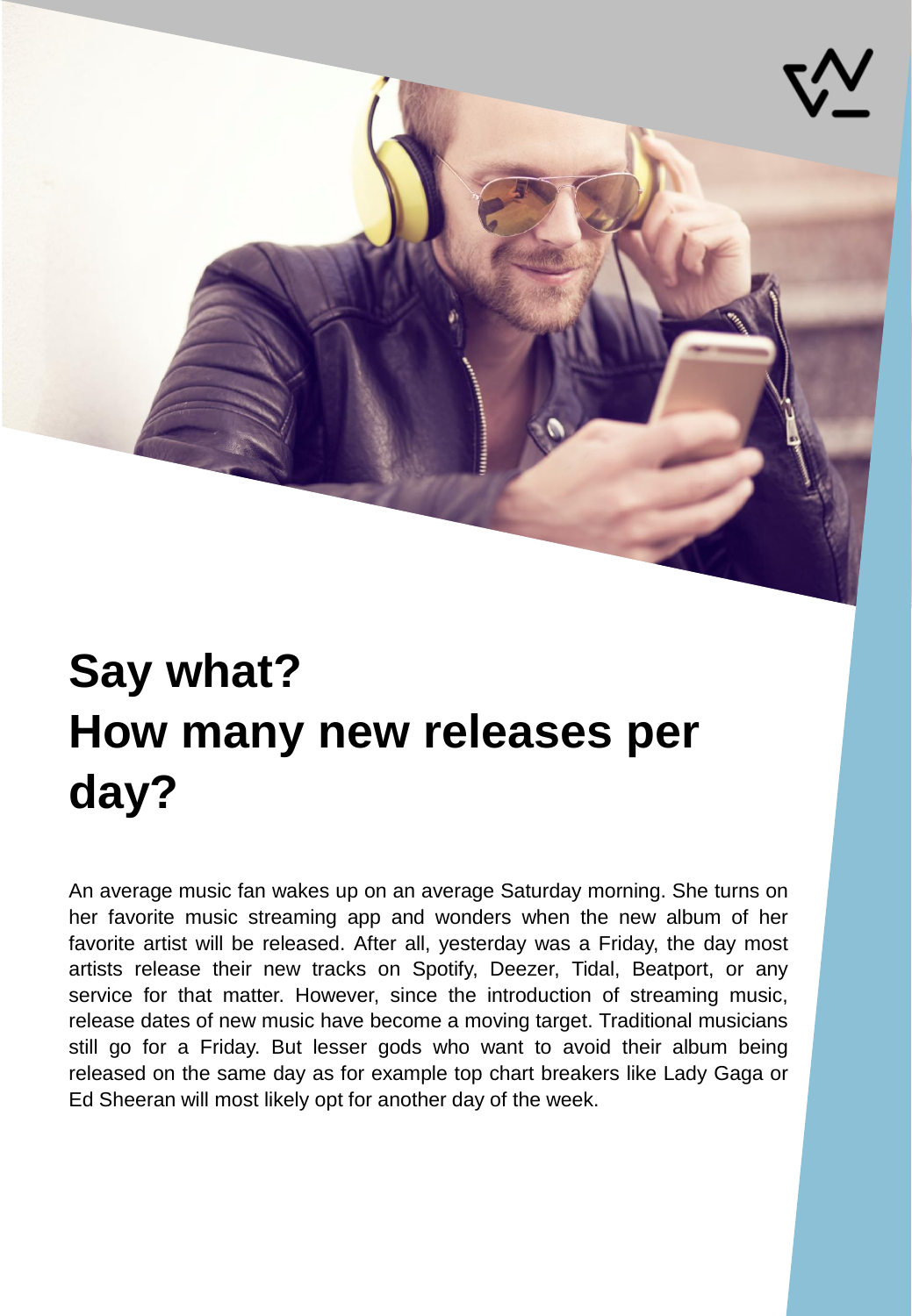Every day, over 70.000 new songs are released on streaming platforms. And that's only the consumer part of it. For the professional musician, aiming at having his or her music in a new Netflix film or a Discovery Channel documentary, additional platforms exist. These aim at linking providers of music to producers of films and vice versa. But how do film producers find the right music for their next movie in this gigantic, ever-growing jungle of audio productions. After all, every musical track easily comes with 5 to 10 remixes or special versions, depending on which part of a scene it should support. There are large companies out there, offering catalogues of millions online previews of audio material. Some of them are for amateur producers, let's say weekly developers of video blogs in YouTube. Others are for the more professional production house creating corporate advertising or even popular TV series on Netflix, Apple TV or Amazon. So how do they find that perfect audio track with that perfect piano solo for that perfect sunset scene? After all, you have a collection of more than a million files to choose from? And is it even technically possible without having to listen to thousands of recordings just to find that one thing you need? The answer is yes.



Media music libraries such as Envato or Pond5, developed specifically for the film and video industry have become mainstream. The market is becoming saturated. A staggering 20 million media files are available instantly. Their number are rising so rapidly, it has become a burden finding your way in an evergrowing supply.



Search results based on matching criteria in over 500.000 online audio files.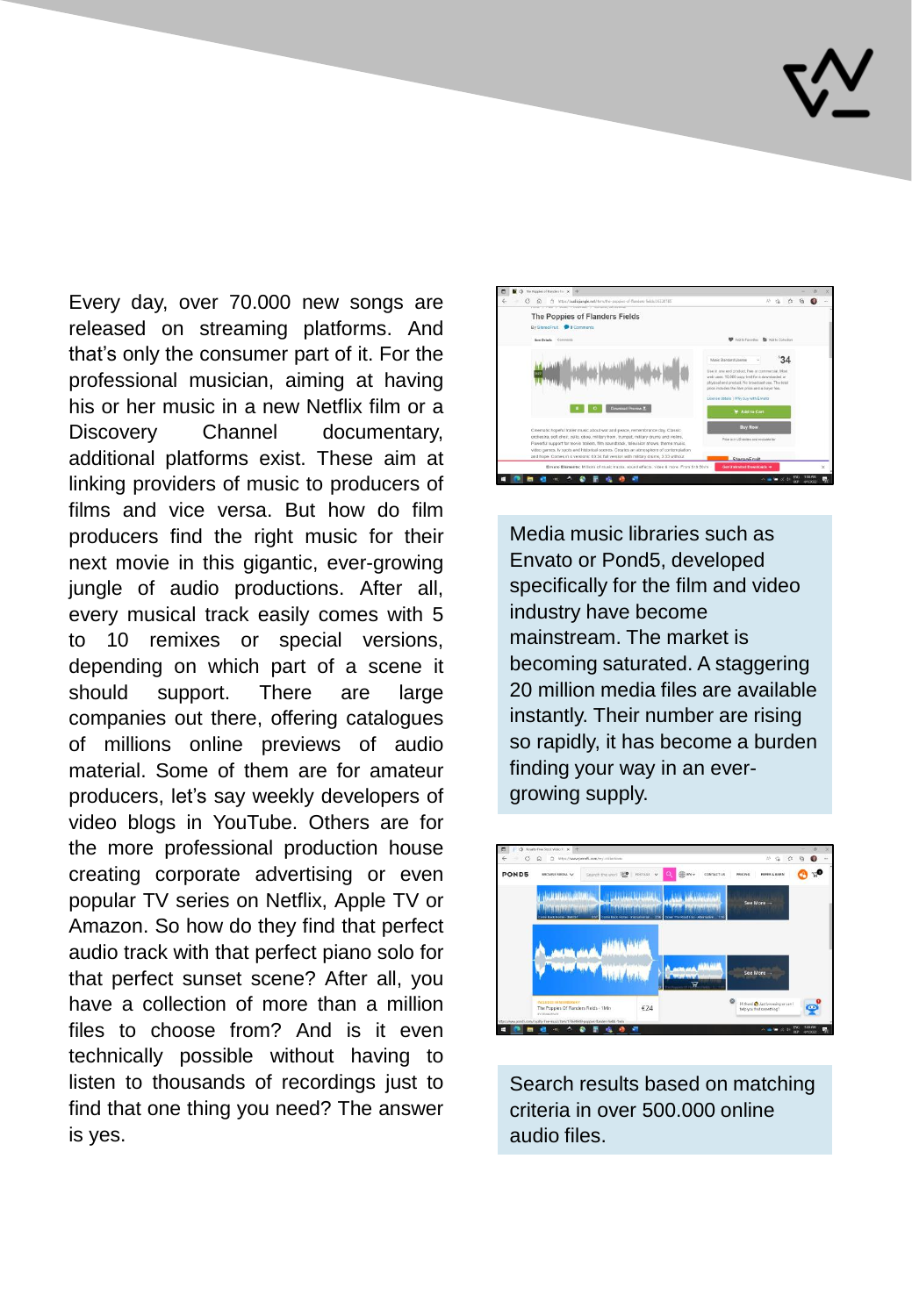

### **The power of keywords and metadata**

A few weeks ago, I had a chat with an independent filmmaker, based just outside of London. He had just wrapped up the selection process for the music to be used in his new nature documentary. For a 42 minute episode, that process used to take weeks to complete. 15 years ago, you had to talk to publishers, composers, studios and agents. Since the existence of music libraries however, filmmakers can simply go online, visit their favorite subscription based stock music library, preview any song they want, download it and that's that. If you're not too unhandy, and you know how search engines work, you're all set to clear the job in one day. So how does it work?

The secret is in the use of keywords ad descriptions. When you enter the online catalogue of stock music libraries such as Pond5, MotionArray, Artlist or Audiojungle, just to name a few, a film producer can immediately narrow down his selection using keywords. Professional musicians already described each one of their songs using words like soft, inspiring, uplifting, calm, orchestral, solo violin, or any other type pf meta keywords they deem relevant. That selection can then be narrowed down again based on elements such as

the speed of a song, type of instruments used, and even pre-filled usage cases such as documentary, sunset, action scene, battle music or suspense. You name it. The selection becomes smaller and the focus better, instantly. Any type of description which may help a film producer find the right track is acceptable. Top it off with full phrase descriptions per audio file such as for instance "can be used for news footage about conflicts in the Middle-East" and you start to get the picture (no pun intended).

The technological solution behind so much intelligence is not new. Since the early days of the internet, search engines and keywords have been commonplace. However, with the recent introduction of enhanced data storage techniques like "object storage", headaches about finding back files in mass storage systems of uncatalogued data have become a thing of the past. In the example of huge audio data collections, each recording (even the variations) are stored together with their metadata and descriptions in a very pragmatic way. File based storage is not powerful enough to allow fast and thorough search capabilities which can handle millions of files. That's why in this case, object storage is the way to go.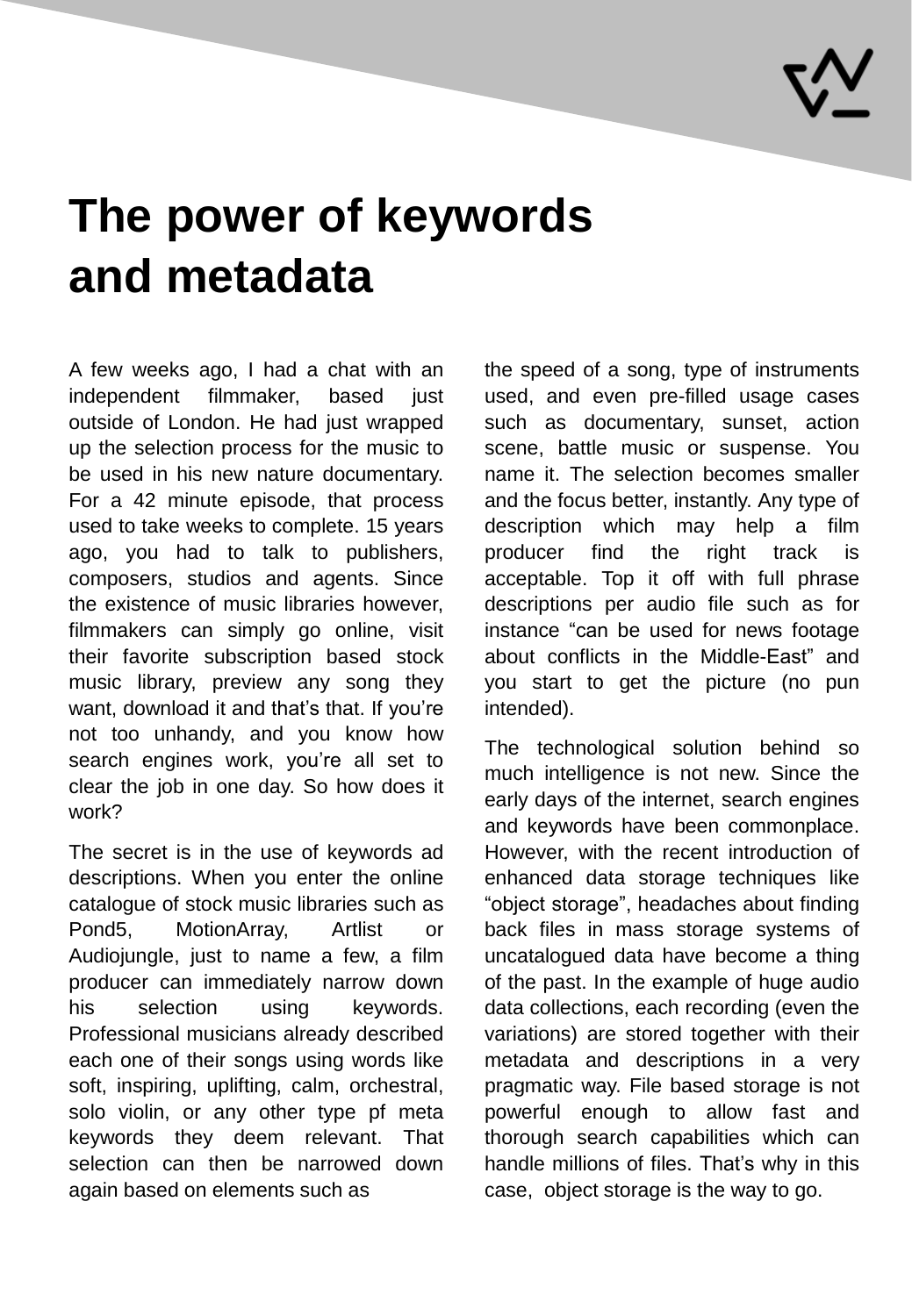Storing unstructured data such as music, media or text without a distinct or clear structure behind it requires metadata. Furthermore, these files will most likely not be changed often, or not at all, making them perfect for object storage solutions. Netflix and Spotify have already embraced this technology, and it works perfect.

| <b>POND5</b>     | <b>INCIANSE MEDIAL AV</b> |                                   |               | <b><i>O</i></b> EN ~ | CONTACT US                                   | <b>PRICING</b>       | <b>REFER &amp; EARN</b> |                    | ூ |  |
|------------------|---------------------------|-----------------------------------|---------------|----------------------|----------------------------------------------|----------------------|-------------------------|--------------------|---|--|
|                  | FOOTAGE                   | MUSIC HOME                        |               | Acoustic Guitar.     | <b>Dramatic</b>                              | House <sup>®</sup>   |                         | Plano              |   |  |
|                  | MUSIC                     | POPULAR KEYWORDS                  |               | Action               | Dreamy                                       | Inspiration          |                         | Playful            |   |  |
|                  |                           |                                   | $\rightarrow$ | Adventure            | <b>Drums</b>                                 | trispirational       |                         | Positive           |   |  |
|                  | SOUND EFFECTS             | <b>CATEGORIES</b>                 | $\rightarrow$ | <b>Background</b>    | <b>Biectric</b>                              | Imaginationid Plano. |                         | <b>Real Estate</b> |   |  |
|                  |                           |                                   |               | <b>Bright</b>        | Emotional                                    | Inspire              |                         | Relaxed            |   |  |
|                  | AFTER EFFECTS             | COLLECTIONS                       | $\rightarrow$ | Business             | Energetic                                    | Inspiring            |                         | <b>Romantic</b>    |   |  |
|                  |                           |                                   |               | Calm                 | Epic                                         | Intro                |                         | Sad                |   |  |
|                  | <b>IMAGES</b>             |                                   |               | Christmas.           | <b>Fachion</b>                               | Logo                 |                         | Sports             |   |  |
|                  | 3D MODELS                 |                                   |               | Cinematic            | Fun.                                         | Meditation           |                         | Stinger            |   |  |
|                  |                           |                                   |               | Comedy               | Funny                                        | Motivational         |                         | <b>Quigensit</b>   |   |  |
|                  |                           |                                   |               | Confident            | Game Show                                    | News                 |                         | Technology         |   |  |
|                  |                           |                                   |               | Cool                 | Guitar                                       | Optimistic           |                         | <b>Liksubela</b>   |   |  |
| Save tin         |                           |                                   |               | Corporate            | Halloween                                    | Orchestra            |                         | Upbeat             |   |  |
|                  |                           |                                   |               | Dark                 | Happy                                        | <b>Patriotic</b>     |                         | Uplifting          |   |  |
|                  |                           |                                   |               | Documentary          | Horror                                       | Peaceful             |                         | Wedding            |   |  |
| <b>E</b> Footage | <b>Ja Music</b>           | HI SFX<br><b>OD After Effects</b> |               | <b>101 Photos</b>    | <sup><sup><i>T</i></sup> Illustrations</sup> | 包 PSD                |                         | CO 3D Models       |   |  |

Search engines create business value. The faster a customer finds the audio file he needs, the faster he will create business revenue.

|                        | Dashboard > Keyword Overview > Keyword Magic Tool |              |                                              |                    |                    |        |                | * Keyword Research course |      | <b>D</b> User marcul | <b>B</b> Send Fredback |
|------------------------|---------------------------------------------------|--------------|----------------------------------------------|--------------------|--------------------|--------|----------------|---------------------------|------|----------------------|------------------------|
|                        |                                                   |              | Keyword Magic Tool: best video editing soft  |                    |                    |        |                |                           |      |                      | View search history    |
|                        | Database: III United States v Currency: USD       |              |                                              |                    |                    |        |                |                           |      |                      |                        |
| All<br>Questions       | <b>Broad Match</b>                                | Phrase Match | <b>Exact Match</b><br>Related                |                    |                    |        |                |                           |      |                      |                        |
| Volume v               | OC V<br>KD % V                                    |              | Include keywords v                           | Exclude keywords v | Advanced Filters > |        |                |                           |      |                      |                        |
| By volume<br>By number |                                                   |              | All keywords: 4,219<br>Total volume: 129,380 |                    | Average KD: 80.85% |        |                |                           |      | + To Keyword Manager | <b>A</b> Door          |
| All keywords           | 4.219                                             |              | Keyword F                                    |                    | Volume II          | Trend  | KO %           | <b>CPCS</b>               | Com. | SERP F.J.            | Results                |
| $+$ $t$ res            | $1.105 - 0$<br><b>Service</b>                     | п            | best free video<br>editing software =        | Ò                  | 33,100             | $\sim$ | 83.84          | 1.20                      | 0.20 | 业 ★ +5               | ö                      |
| - windows              | 536.                                              |              |                                              |                    |                    |        |                |                           |      |                      |                        |
| > youtube              | 265.70                                            | o            | best video editing<br>software +             | Ò                  | 33,100             | $\sim$ | 84.17          | 1.67                      | 1.00 | $WC$ +6              | ٥                      |
| $-$ mag                | $252 - 40$                                        | o            | best video editing                           | ó                  | -938<br>3,600      |        | 33466<br>78.33 | 242<br>1.75               | 1.00 | $400 - 44$           | B<br>363M              |
| $1-0c$                 | $233 - 0$                                         |              | software for<br>beginners v                  |                    |                    |        |                |                           |      |                      |                        |
| $-10$                  | <b>START</b><br>174 m                             |              | best video editing                           | ó                  | 3,600              | $\sim$ | 80.56          | 1.42                      | 1.00 | 业 <b>★</b> +S        | ö                      |
| download               | $165 - 10$                                        |              | software for voutube                         |                    |                    |        |                |                           |      |                      |                        |

Specialized tools exist for Youtube content creators, assisting them to appoint the right keywords to their videos in order to maximize their chances of getting listed in search results

### **New markets attract new bandits**

For these new media brokers and music libraries, their search capabilities, interactive applications towards both musicians and film producers are critical. And a company with a massive amount of data becomes a nice target for hackers and ransomware gangsters. Media companies and libraries will want their business critical environment to be always available, up and running. In the event of, let's say a successful ransomware attack, the media library will want to be able to restore its files in a version before they got encrypted by the malware. Object storage, by default, makes files immutable once they are injected into the storage system. An immutable object is an object whose state cannot be modified after it is created. So when a file gets infected and encrypted by a hacker, the original file remains intact, and the virus is forced to create a new version. In 2021, Israel based Artlist acquired US based MotionArray for no less than 36 million USD. There's a lot of money involved in media libraries, so their data better be protected and safe at all times. This where object storage offers unique opportunities.